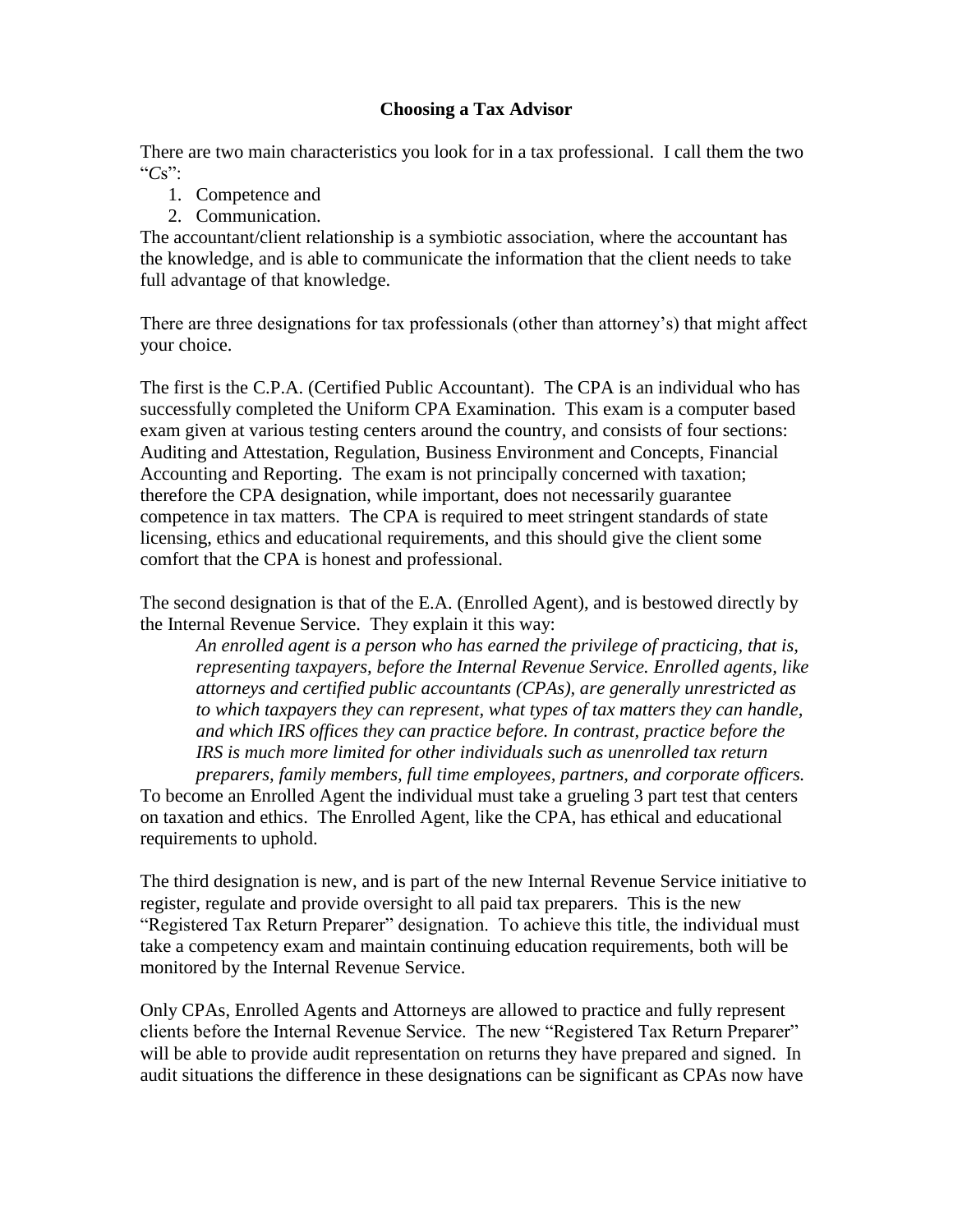a limited attorney-client privilege that Enrolled Agents and Registered Tax Return Preparer's do not enjoy.

The best place to start your search for a tax professional is with a referral from a colleague. Ask who your friends are using and if they like that person, and why. You can also check with your state society of CPAs or with professional organizations, they will often have referrals available. When you get the name of a few folks, decide who you want to talk to and make an appointment with each for a free consultation. I would not hire any professional if that person will not grant free consultation time. Try to interview several tax advisors before you decide.

You will probably ask first if the accountant has experience with and clients in your particular artistic endeavor. This is the most important question, and it will lead into a conversation that will let you know if this person "gets it." Feel free to ask for references. Bring along some specific questions about *your* return to ask; this allows you to really kick the tires. If you bring along a copy of your past year's return, you can ask the accountant to quickly review it and see if he or she has anything of interest to say about it. This is a great way to see if the accountant spots some missed deductions or comes up with some tax planning ideas.

I hate the question "What can you do for me?" and I'm sure I'm not alone. It's better to ask specific questions, such as:

- $\checkmark$  "Reviewing my returns from last year do you think I missed any deductions?"
- $\checkmark$  "Do my deductions from last year seem reasonable?"
- $\checkmark$  "Do you see any audit flags?"
- $\checkmark$  "Reviewing last year's return, do you have any ideas on how I could reduce my taxes this year?"
- $\checkmark$  "Do you consider tax planning a part of the preparation process?"
- $\checkmark$  "Are you available for questions during the year and do you charge extra for this service?"
- $\checkmark$  "Do you have a Website?"
- $\checkmark$  "Can you do a video conferencing if I am away on business?"
- $\checkmark$  "Do you answer e-mails every day?"
- $\checkmark$  "Do you give out your cell phone number?"
- $\checkmark$  "How many client audits do you have every year, what percentage of your clients are audited?"
- $\checkmark$  "Do you have other clients that are in my profession and do you enjoy working with them?"
- $\checkmark$  "How do you bill, and when do you get paid?"
- $\checkmark$  "Approximately how much will it cost for you to prepare my tax return?"
- $\checkmark$  "I often have other states to file in. Are you familiar with tax returns from other states?"
- $\checkmark$  "How do you help clients that get audited?"
- $\checkmark$  "Have you ever read any of the IRS MSSP audit guides?"
- $\checkmark$  "Do you have checklists or other worksheets that will help me prepare my information for you?"